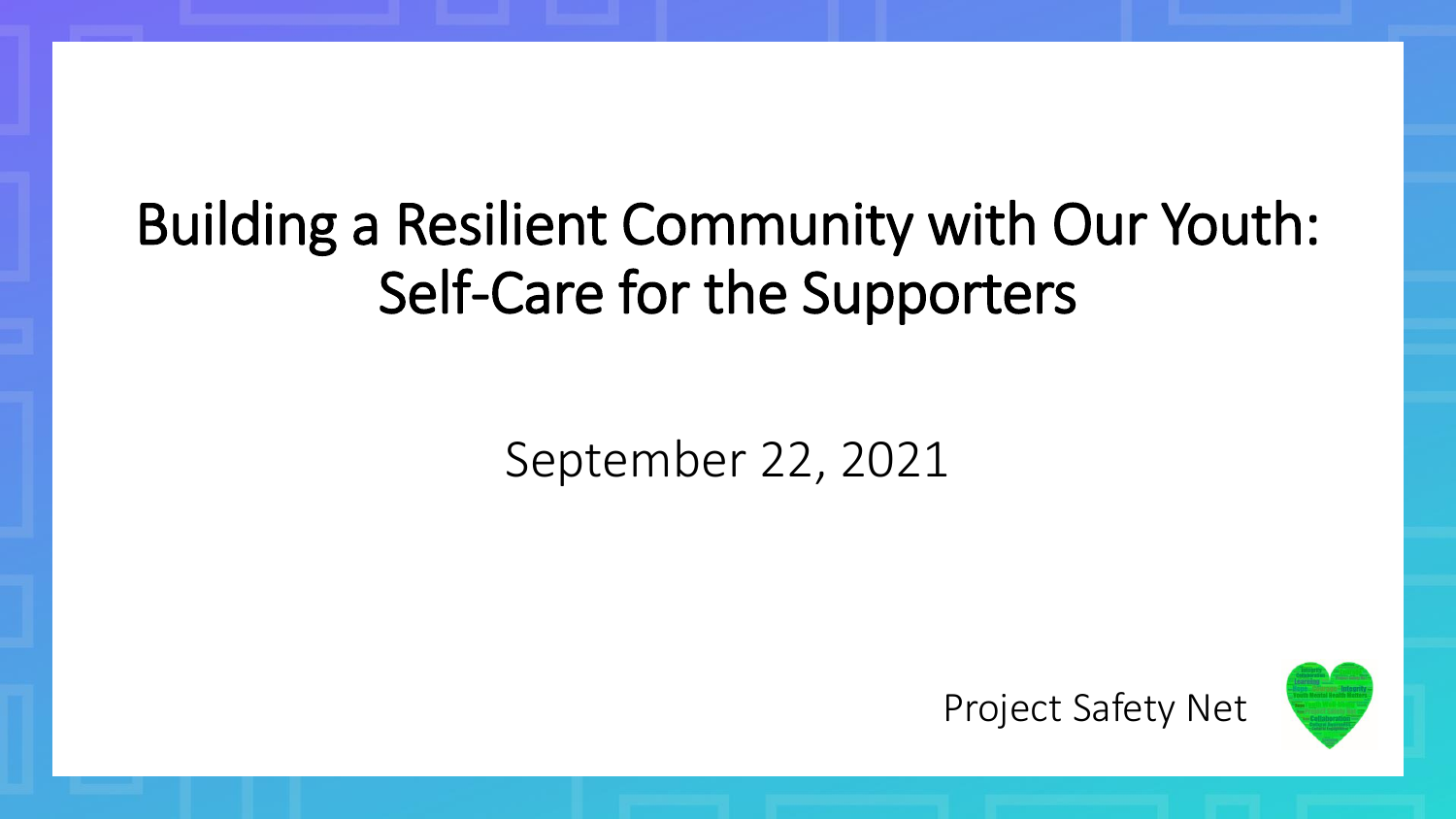### **Project Safety Net Mission**

Project Safety Net (PSN) mobilizes community support and resources in Palo Alto for youth suicide prevention and mental wellness. We are a coalition working on community education, outreach, and training; access to quality youth mental health services; and policy advocacy.

Our work is:

- o Facilitated by ongoing collaboration, coordination, and communications;
- o Enhanced by evaluation & shared measurement; and
- o Built on a backbone of sustainability for collective impact.

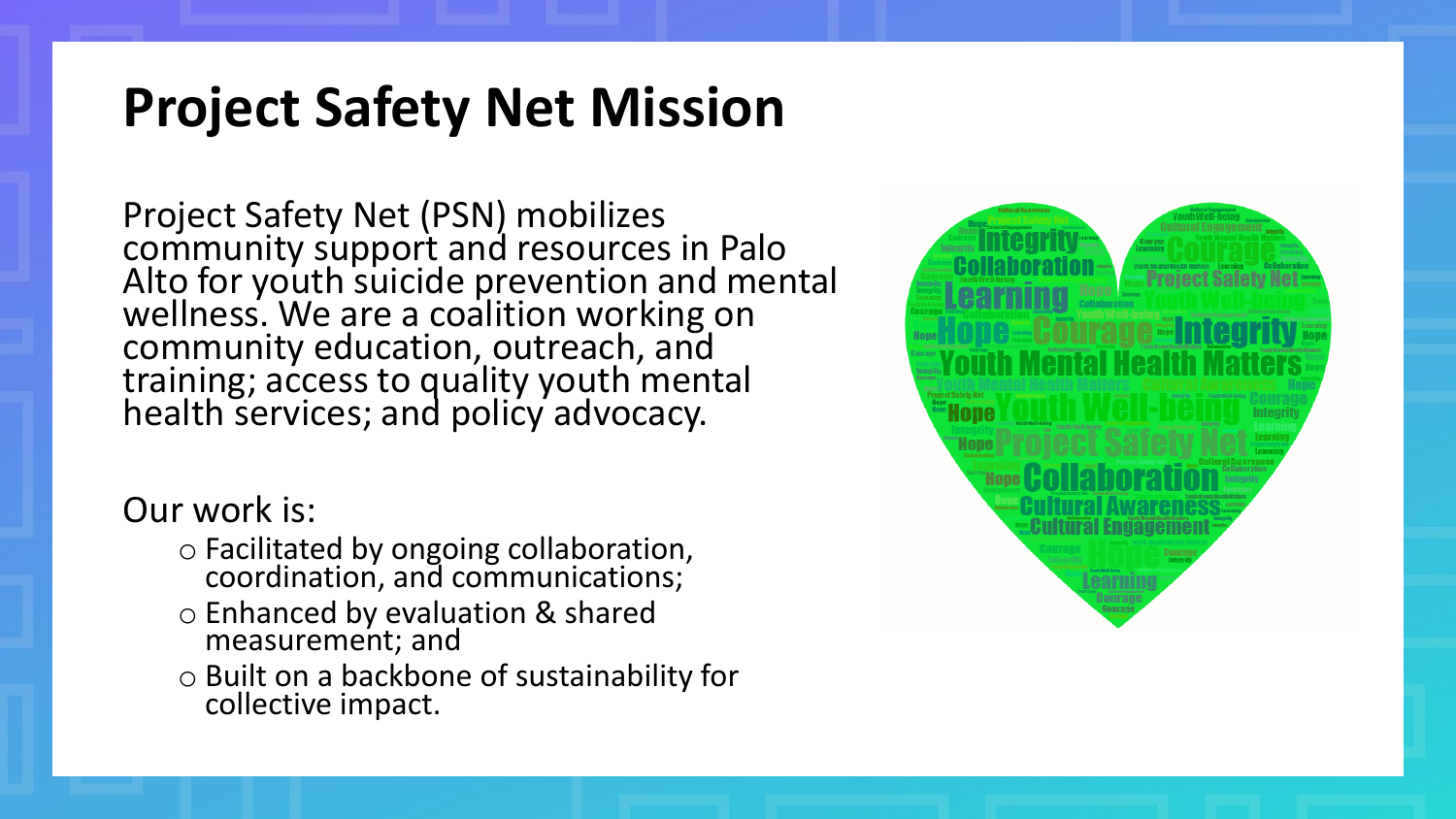## Welcome!

Please introduce yourself in the chat box:

- Name/pronouns
- Affiliation, or the community that you live or work in!
- What is something you are looking forward to?

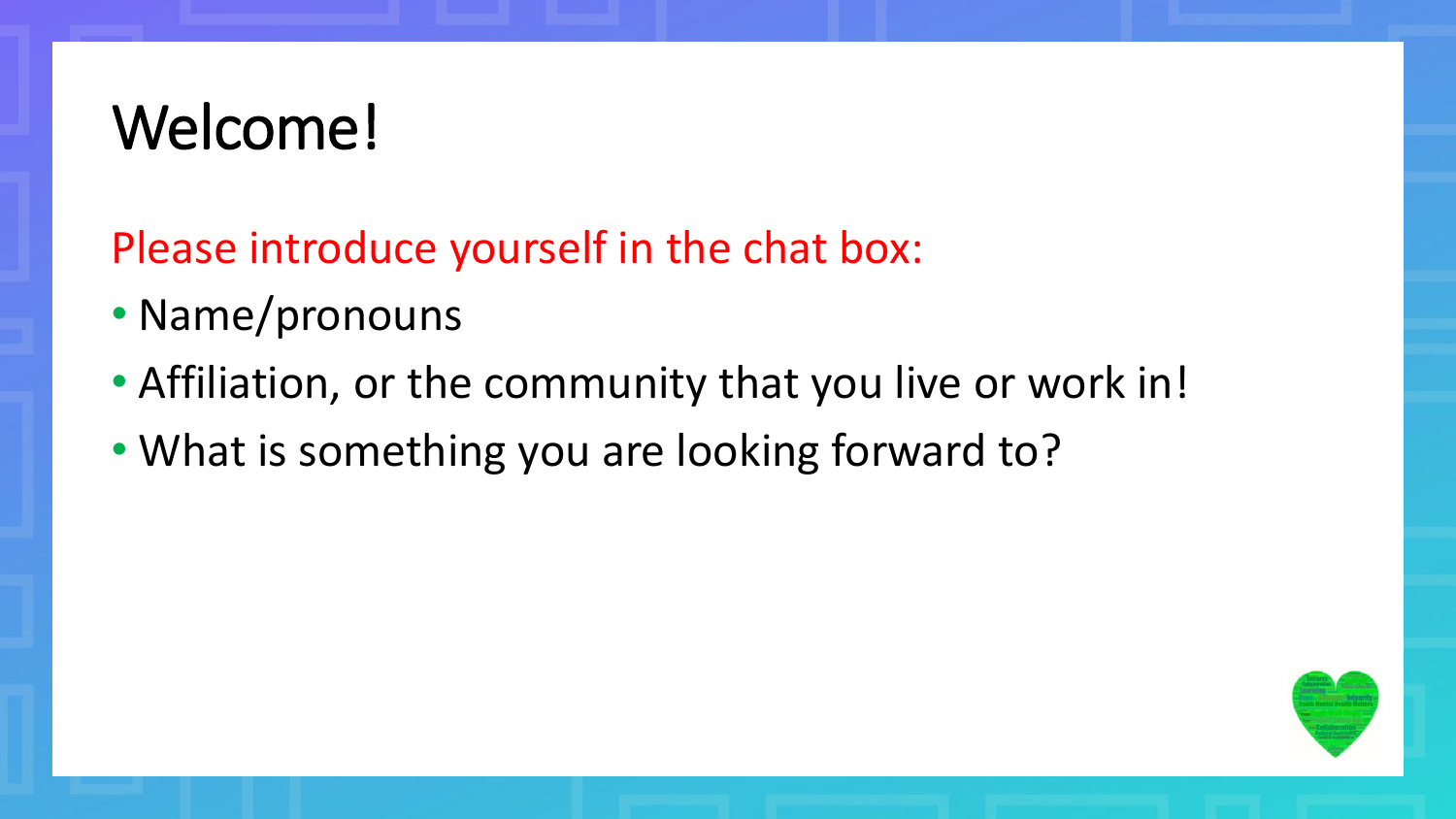

#### A BIG THANK YOU TO OUR SPONSOR:





**Project Safety Net mobilizes community support** & resources for youth suicide prevention and mental wellness. We envision a community where youth and young adults feel safe, supported, and accepted.

We thank you for your commitment to PSN's mission and vision.



Website: psnyouth.org Facebook: @psnyouth Donation page: bit.ly/donatePSN

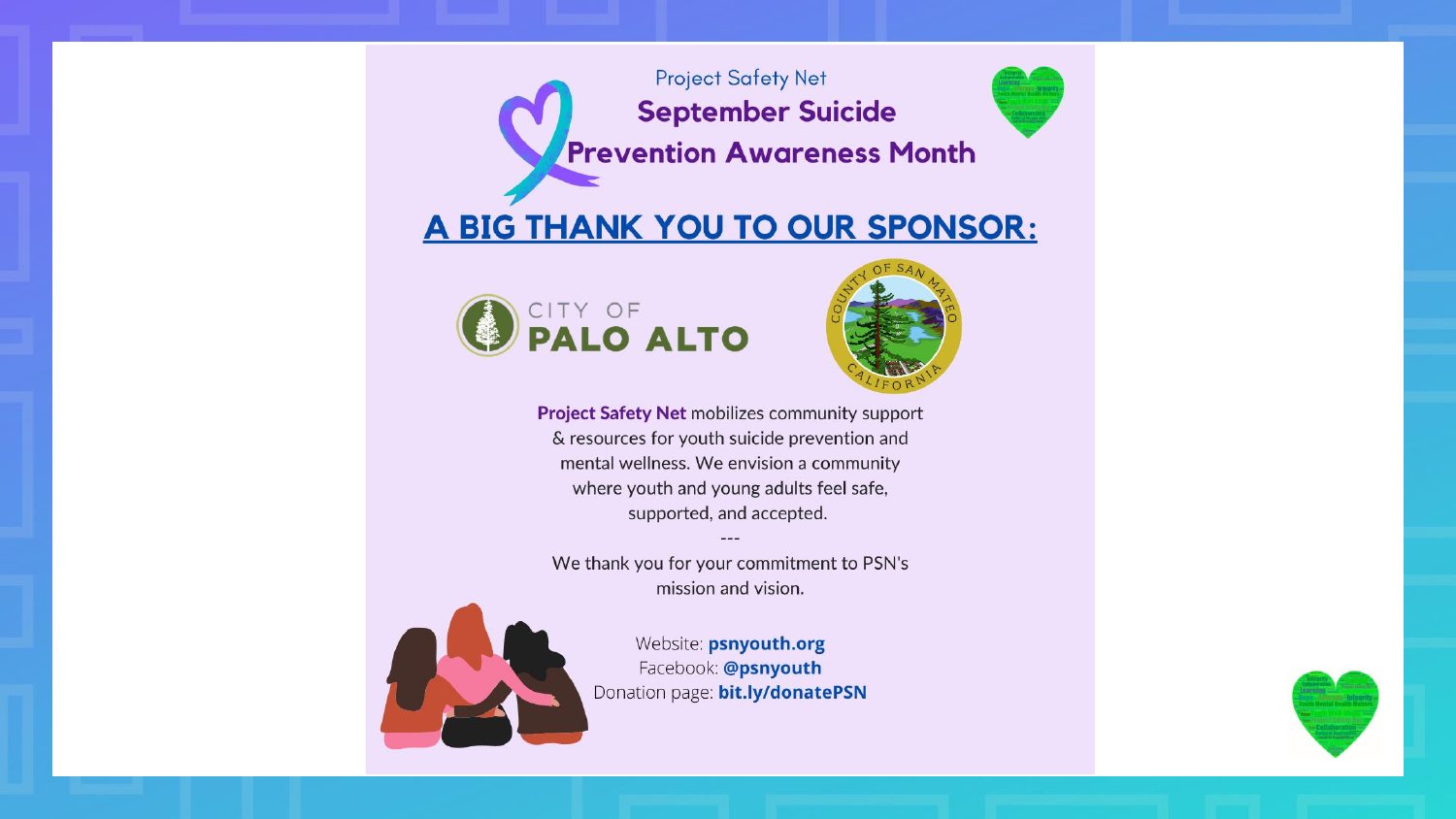## Housekeeping

- Mute your mics
- Meeting will be recorded and shared
- Use the chat box for questions and comments
- There will be time to discuss and share. We encourage you to have your videos on then!



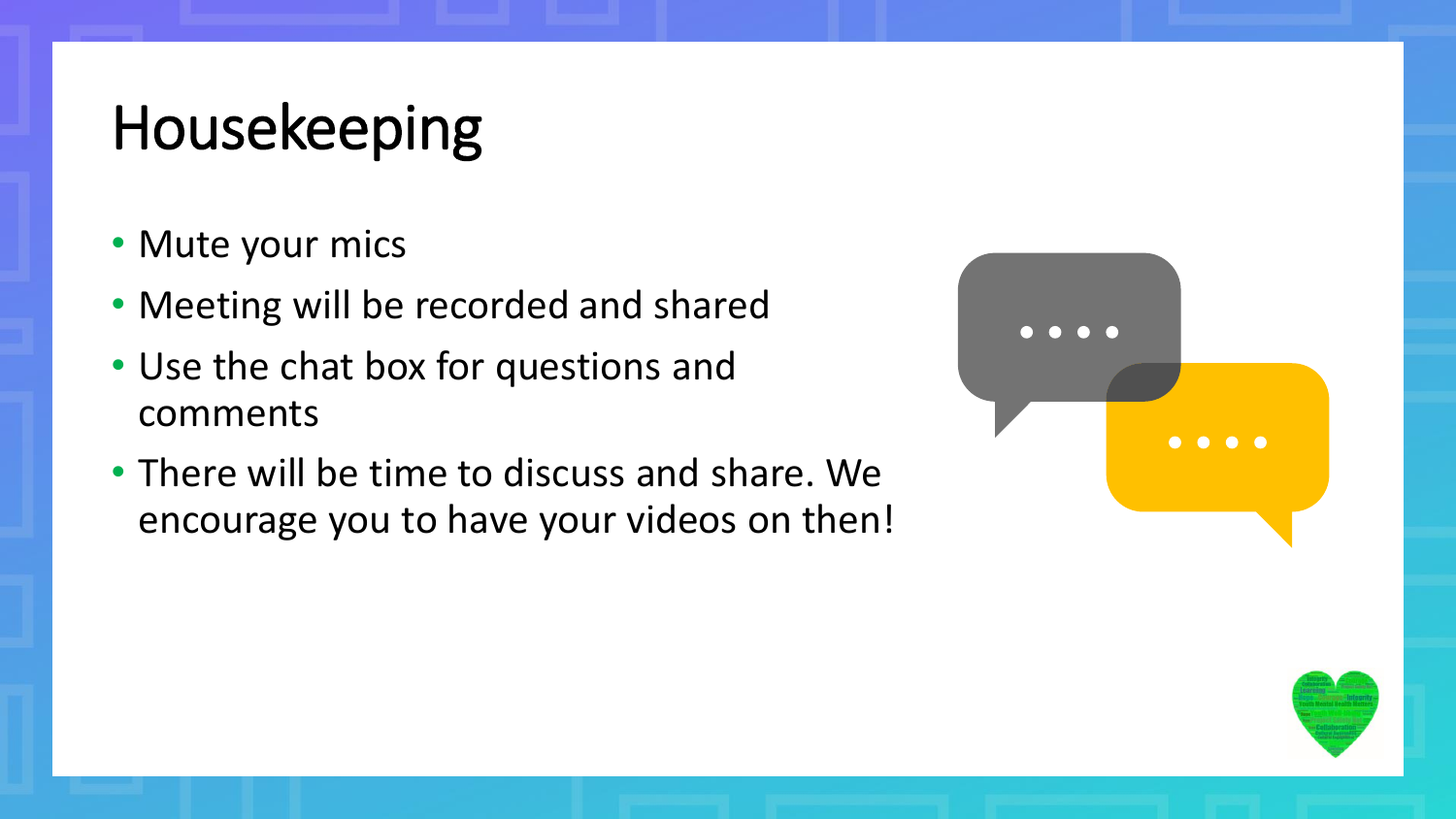### Meeting Agenda

**3:30 PM** Welcome and Agenda Review **3:35 PM** Breathing Awareness Exercise **3:45 PM** Community Perspectives on Self-Care for the Supporters **4:30 PM** Connecting Over Self-Care **4:50 PM** Resources, Closing, and Thank You

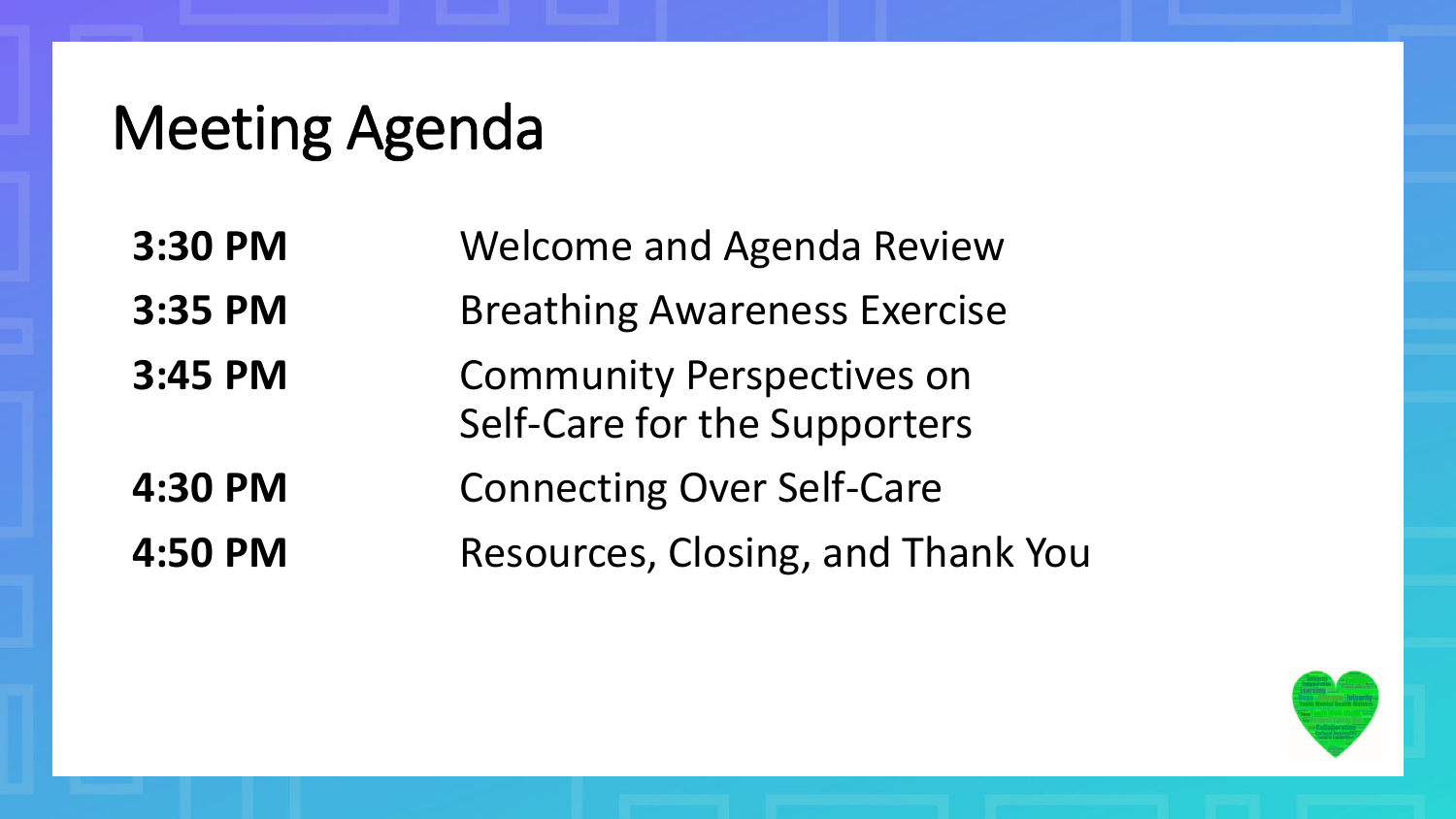# Breathing Awareness Exercise

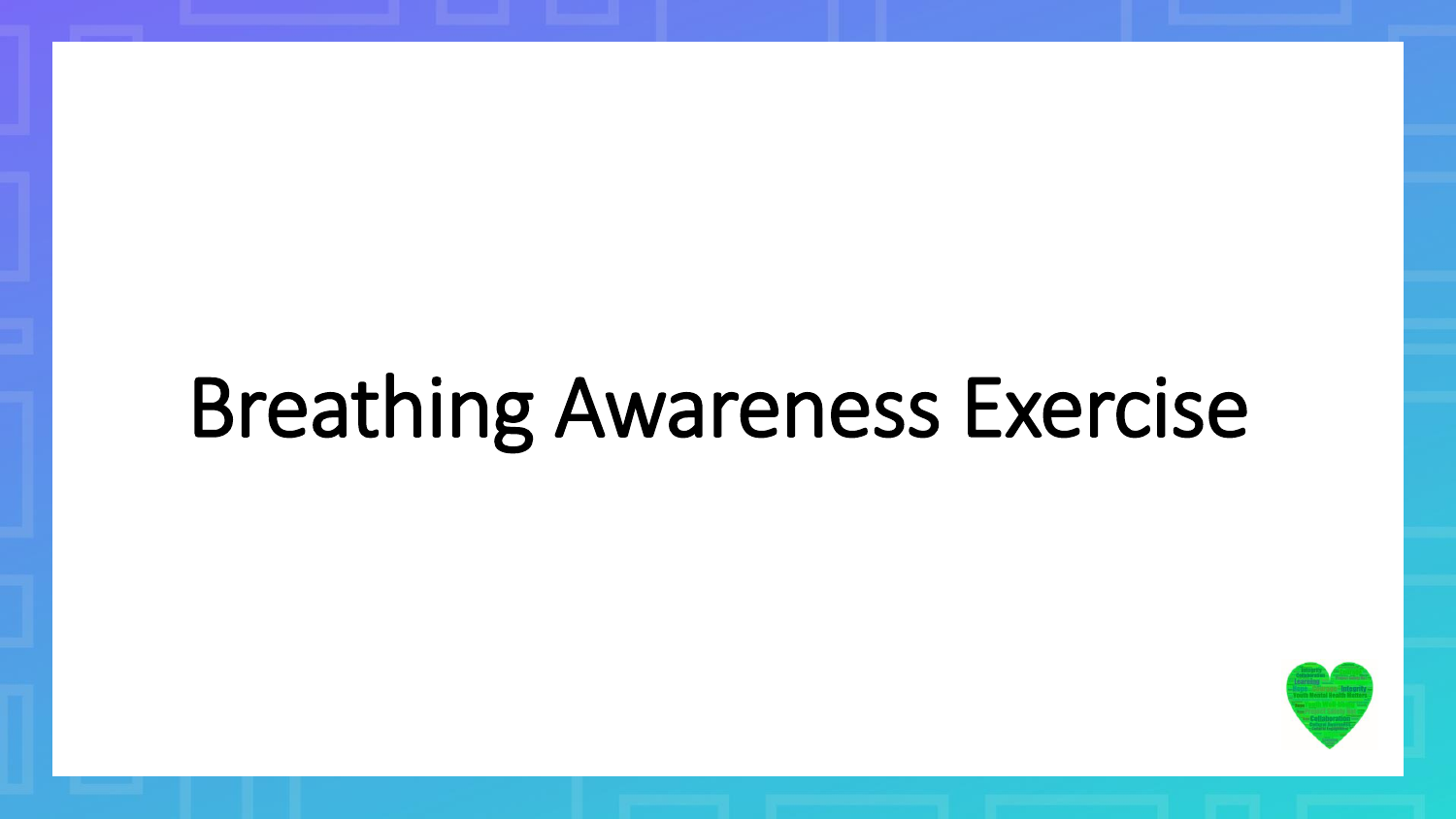## Community Perspectives on Self-Care for the Supporters

#### ❖**Lucia Ramirez, AMFT (she/her)**

*Acknowledge Alliance Collaborative Counseling Program Psychotherapist at Sequoia High School, Redwood City*

#### ❖**Martha Zambrano, LMFT (she/her)**

*La Selva Community Clinic Program Manager*

#### ❖**Susan Ramsundarsingh, PhD (she/her)**

*Sky Schools National Director of Research* 

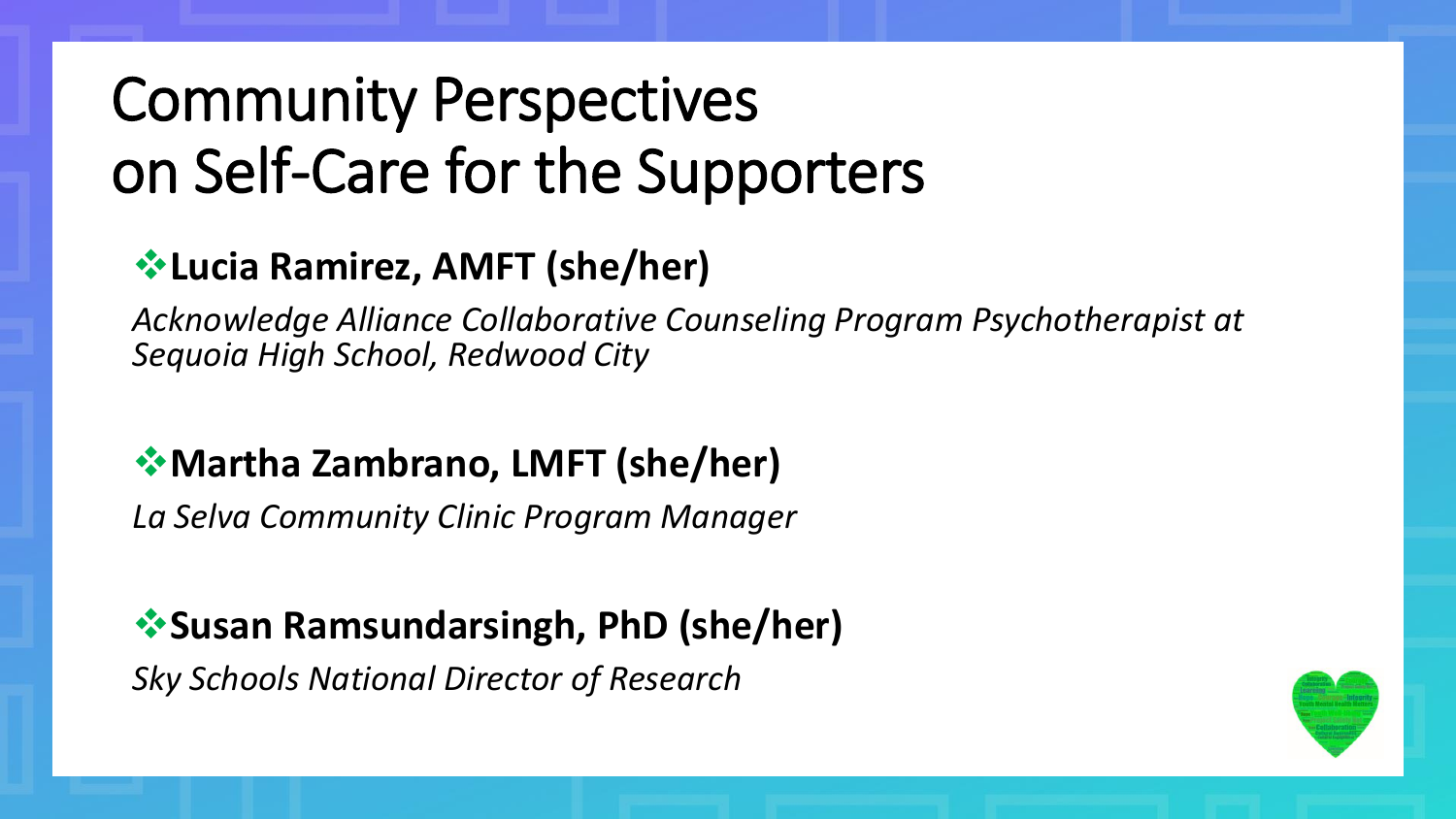# Connect over Self-Care

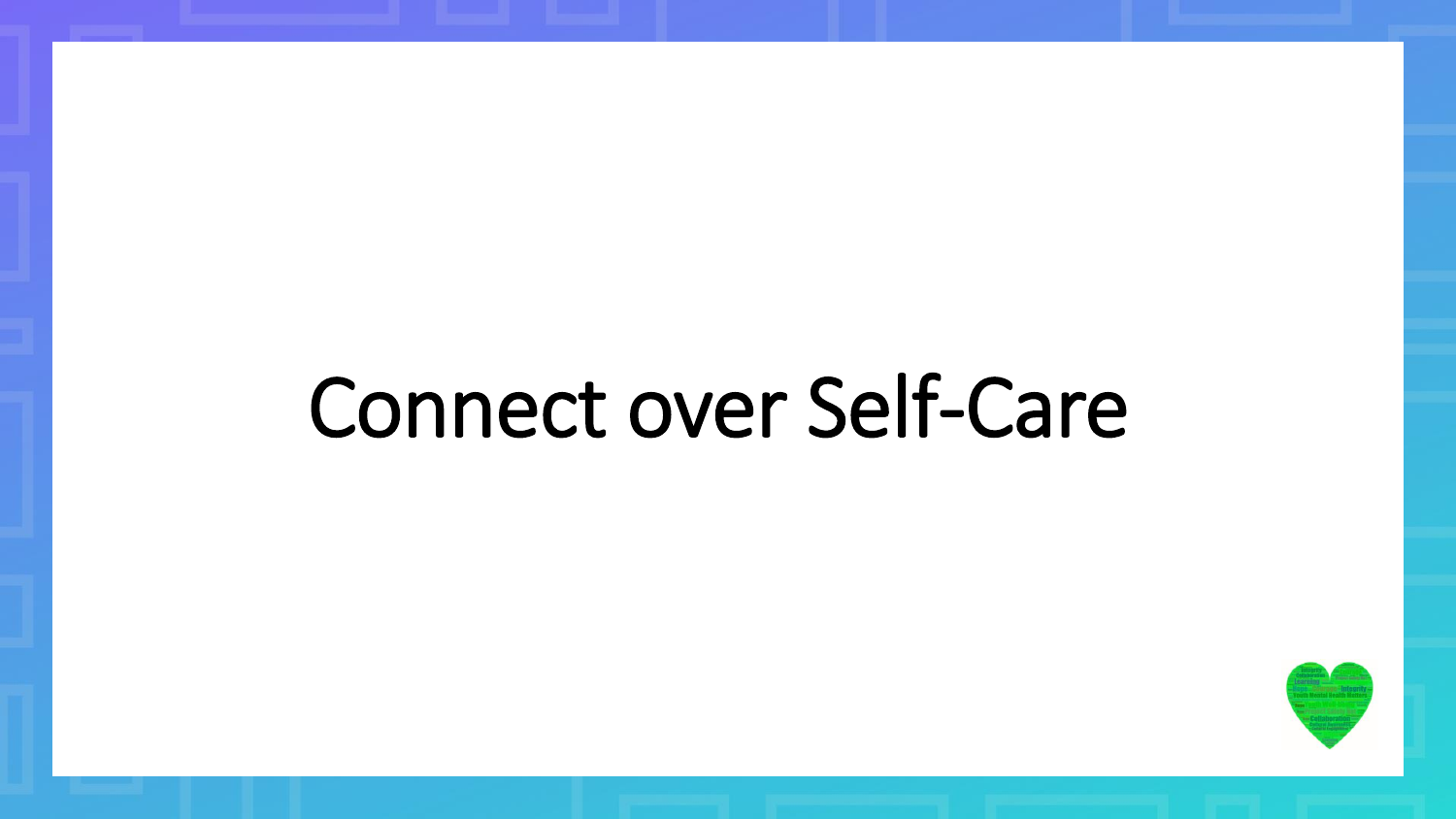### Self-Care in Our Toolkit

 $K-12$ **Toolkit for Mental Health Promotion and Suicide Prevention** 

#### **The Imperative of Compassionate Self-Care**

"The more you can develop the internal ability to be a calm, compassionate presence toward yourself, the more you can bring that presence to everyone you serve."

(Emotional Intelligence, Dr. Daniel Goleman)

**[heardalliance.org/help-toolkit/](https://www.heardalliance.org/help-toolkit/)** 

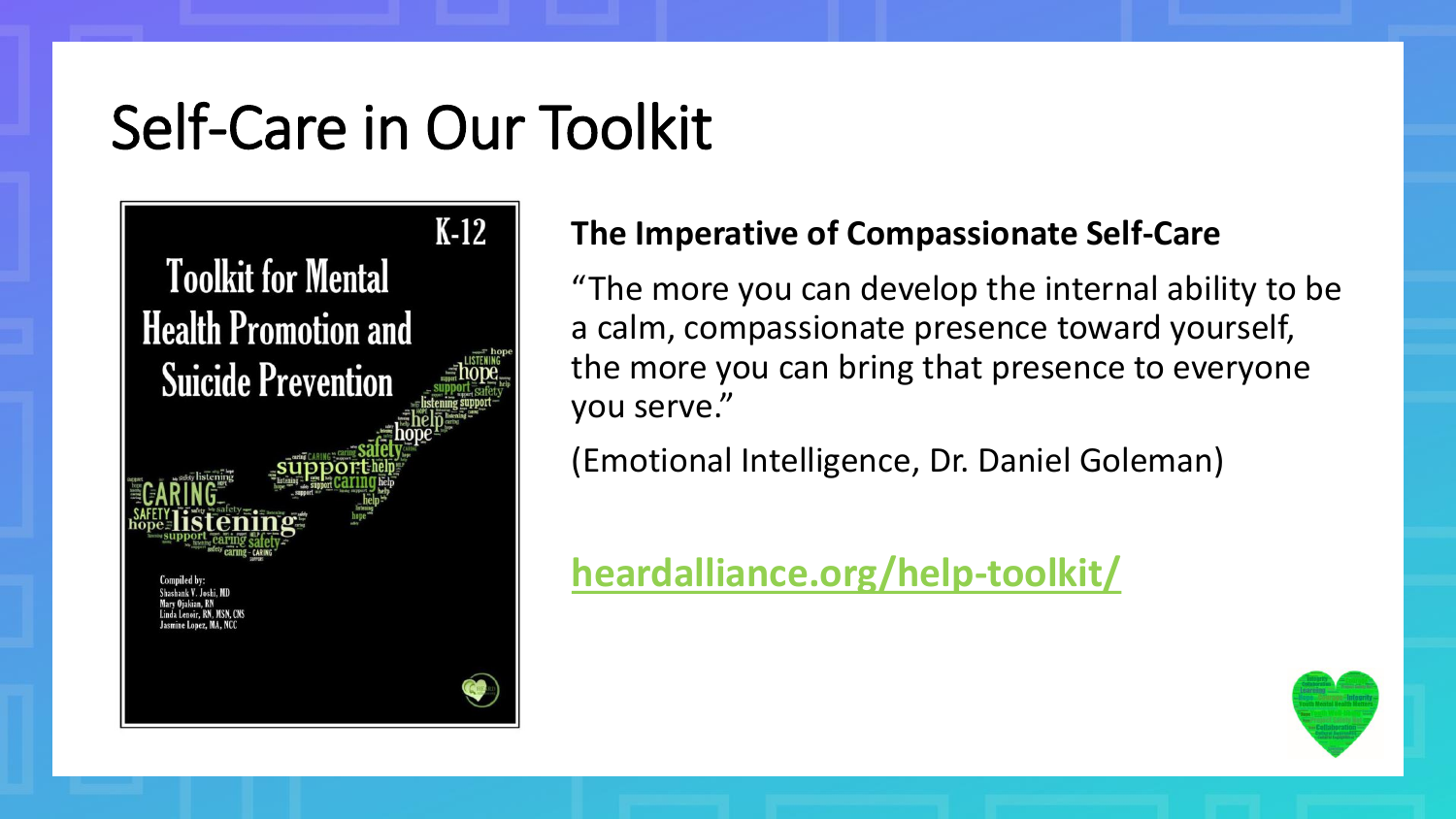## What's in a Self-Care Plan?



Source: Adapted from Swarbrick, M. (2006). A Wellness Approach. Psychiatric Rehabilitation Journal, 29(4), 311-314.

When creating your self-care plan, it's important to consider the following questions:

- **1. What will I do for self-care?**
- **2. Whom can I call at any time?**
- **3. Whom can I reach out to if I need more help?**

**<https://www.mentalhealthfirstaid.org/>**

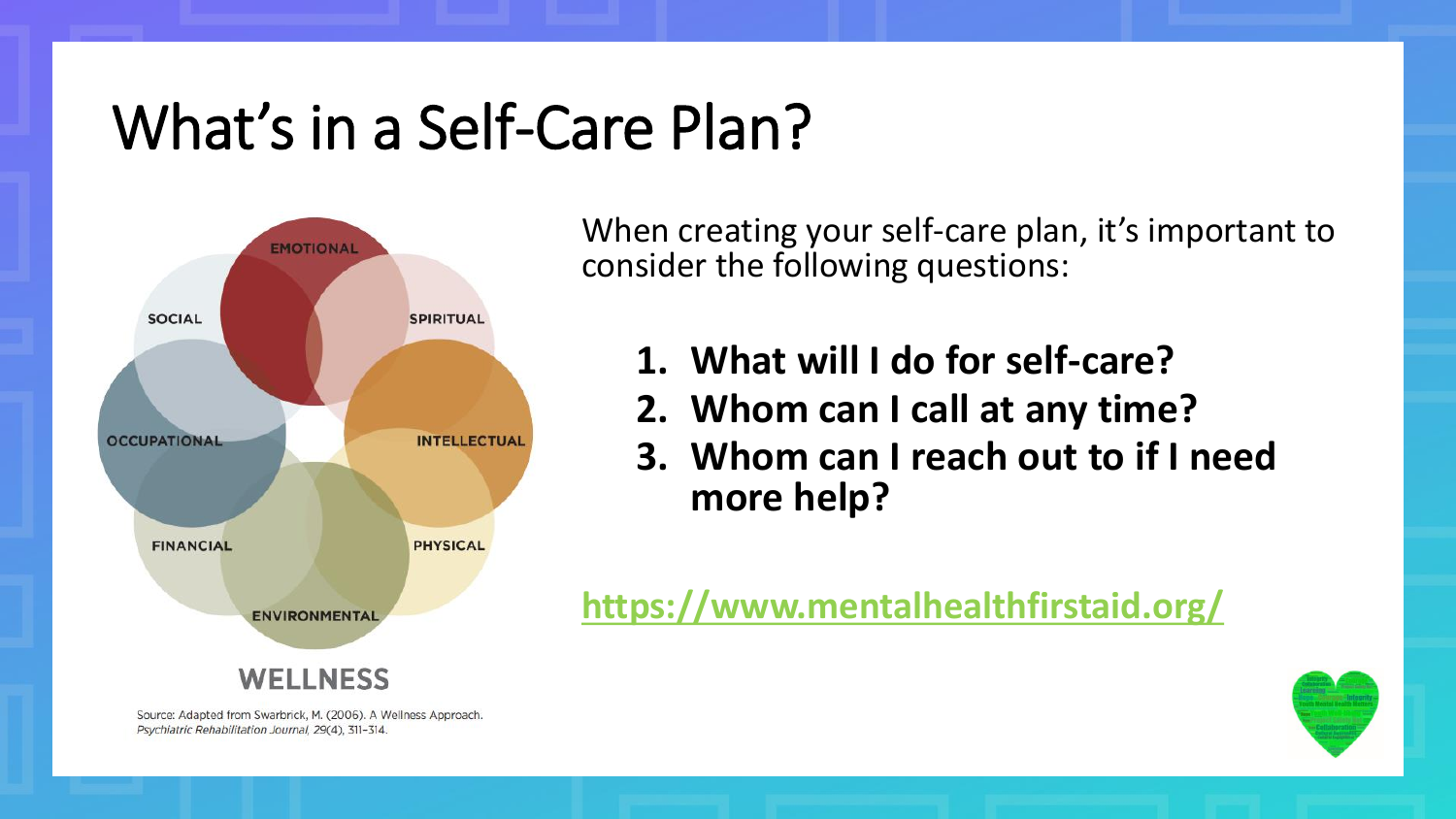#### **Resources**

Crisis Text Line: Text "BAY" or "RENEW" to 741741

Santa Clara County Suicide and Crisis Hotline: 1-855-278-4204

San Mateo County Crisis Hotline: 650-579-0350

National Suicide Prevention Lifeline: 1-800-273-8255

Trevor Lifeline (LGBTQIA+ Youth):1-866-488-7386

#### **Emergencies:**

Call or Text 911 and ask for Crisis Intervention Trained (CIT) officer

#### **Mental Health & COVID-19**

• Mental Health & COVID-19 Resources

#### **Crisis Hotlines**

- County of Santa Clara Suicide Prevention & Crisis
- County of Santa Clara Mental Health Call Center
- Crisis Text Line
- · National Suicide Prevention Lifeline
- The Trevor Project (LGBTQIA+ Youth)
- UpLift Family Services Continuum of Crisis Care



#### **Local Counseling and Support Groups**

- Adolescent Counseling Services (ACS)
- · allcove
- Asian American Community for Community Involvement (AACI)
- ASPIRE at El Camino Hospital
- Bay Area Children's Association (BACA)
- Counseling and Support Services for Youth (CASSY)
- Children's Health Council
- Family & Children Services of Silicon Valley
- Kara Grief Support
- La Clínica Latina at the Granowski Center (Palo Alto University)
- La Selva Community Clinic
- Momentum for Health
- National Alliance on Mental Illness (NAMI) Santa Clara County
- Outlet (A Program of ACS, LGBTQIA+ Support)
- Parents of Vision A Faith Based Support Group
- SELPA 1 CAC (Special Needs Support and Education)
- The LGBT Youth Space
- The Q Corner

**Parent and Youth Education Resources** 

**[www.psnyouth.org/resources/](https://www.psnyouth.org/resources/)**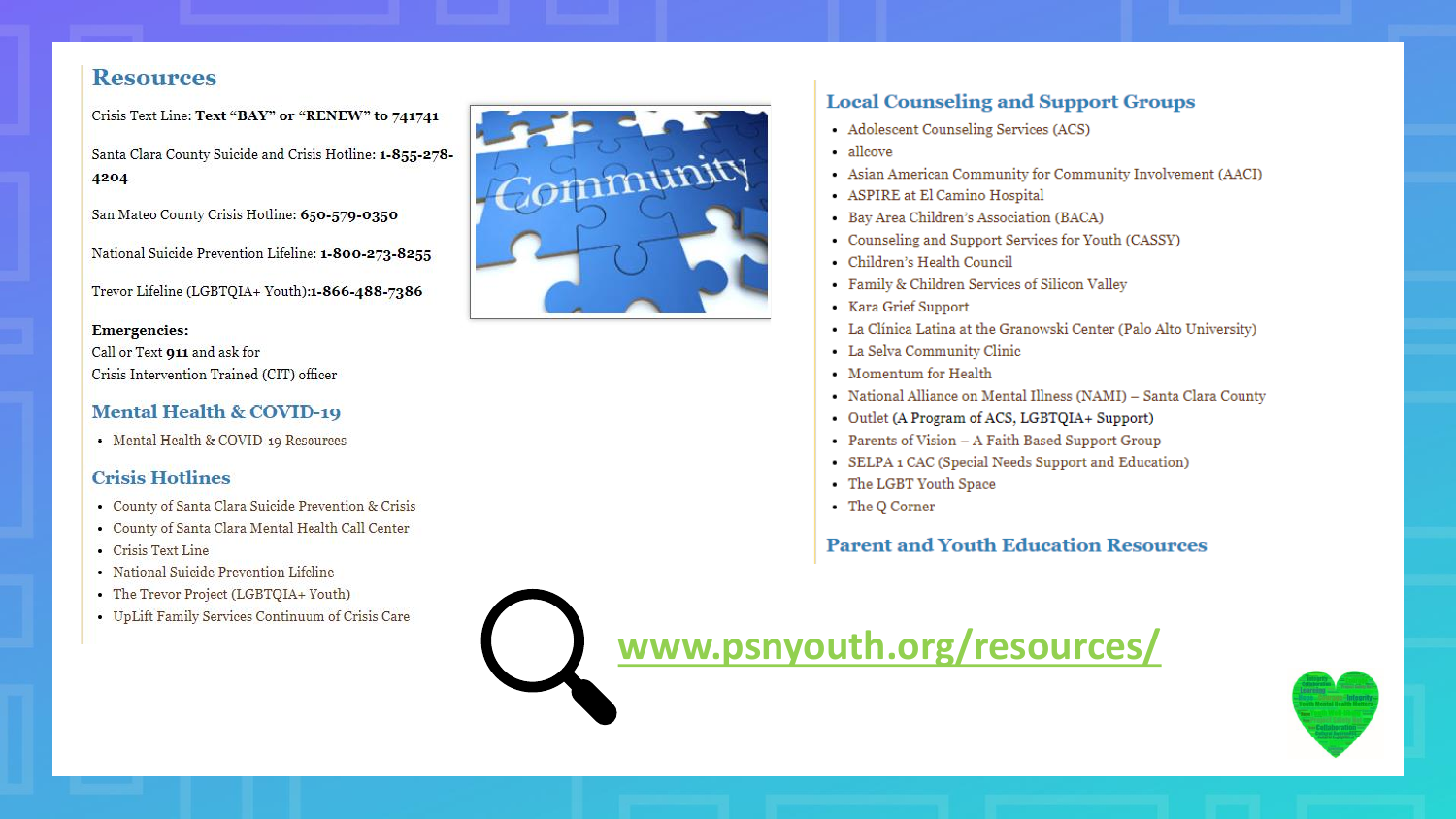## Connect over Self-Care in Break-out Rooms

#### **PAIRS** → **SMALL GROUPS (3-4)** → **MAIN SESSION**

#### 1. Break out into pairs! (3 mins)

- Introduce yourself
- Give an example of one of your self-care practices during the pandemic
- How to integrate self-care into our daily lives?
- 2. Come back into the main room. Break out into small groups of 3-4 individuals! (5 mins)
	- Introduce yourselves
	- How to share importance of self-care in our lives, work, to young people? Any ideas?

#### 3. Come back into the main room.

Peying will ask for 2-3 volunteers to share highlights and reflections of the breakout rooms and event!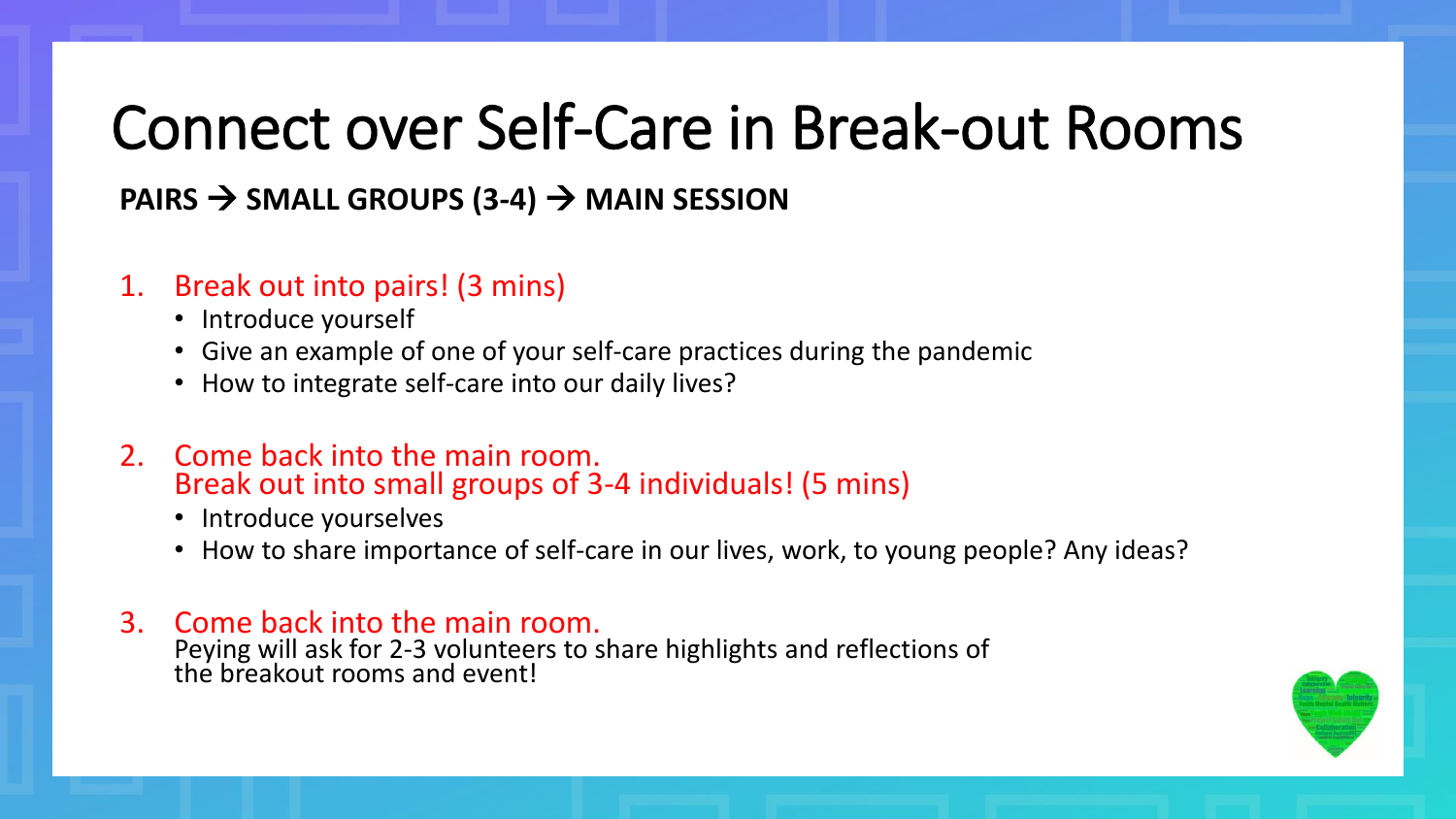## Help shape future programs!

Please complete the survey.

<tinyurl.com/psnEvalSelfCare>



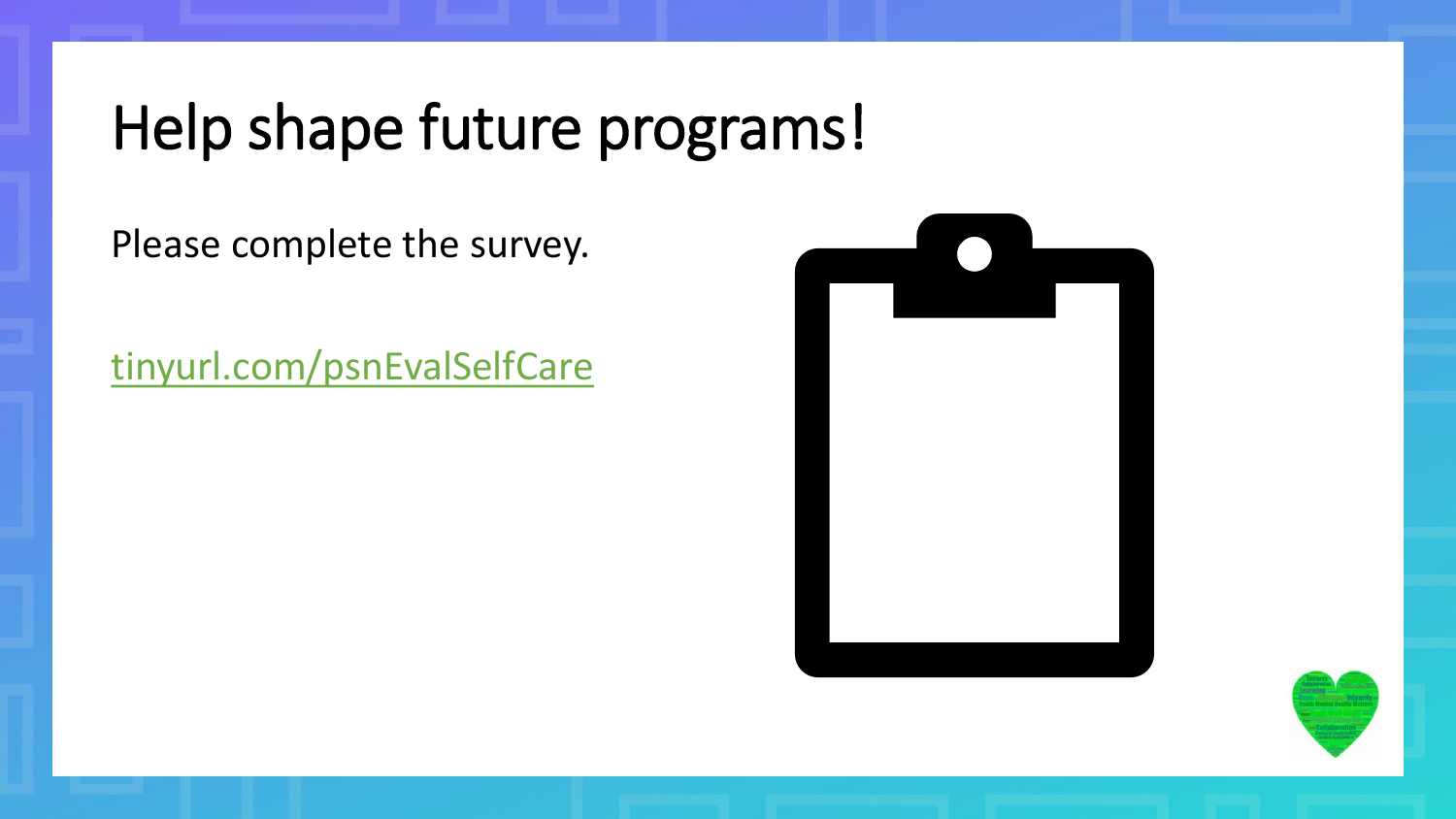### Connect with us!

| Mary Gloner | <b>Chief Executive Officer</b> |
|-------------|--------------------------------|
|             | mary@psnyouth.org              |
|             | $(650)$ 460-8304               |

Website: [www.psnyouth.org](http://www.psnyouth.org/) Instagram: @psn\_youth Twitter: @psnyouth Facebook: @psnyouth

Peying Lee [peying@psnyouth.org](mailto:peying@psnyouth.org) **Program Coordinator** (650) 460-8305

> Karla Henriquez **Executive-Assistant – Business Manager** [karla@psnyouth.org](mailto:karla@psnyouth.org) (650) 460-8303

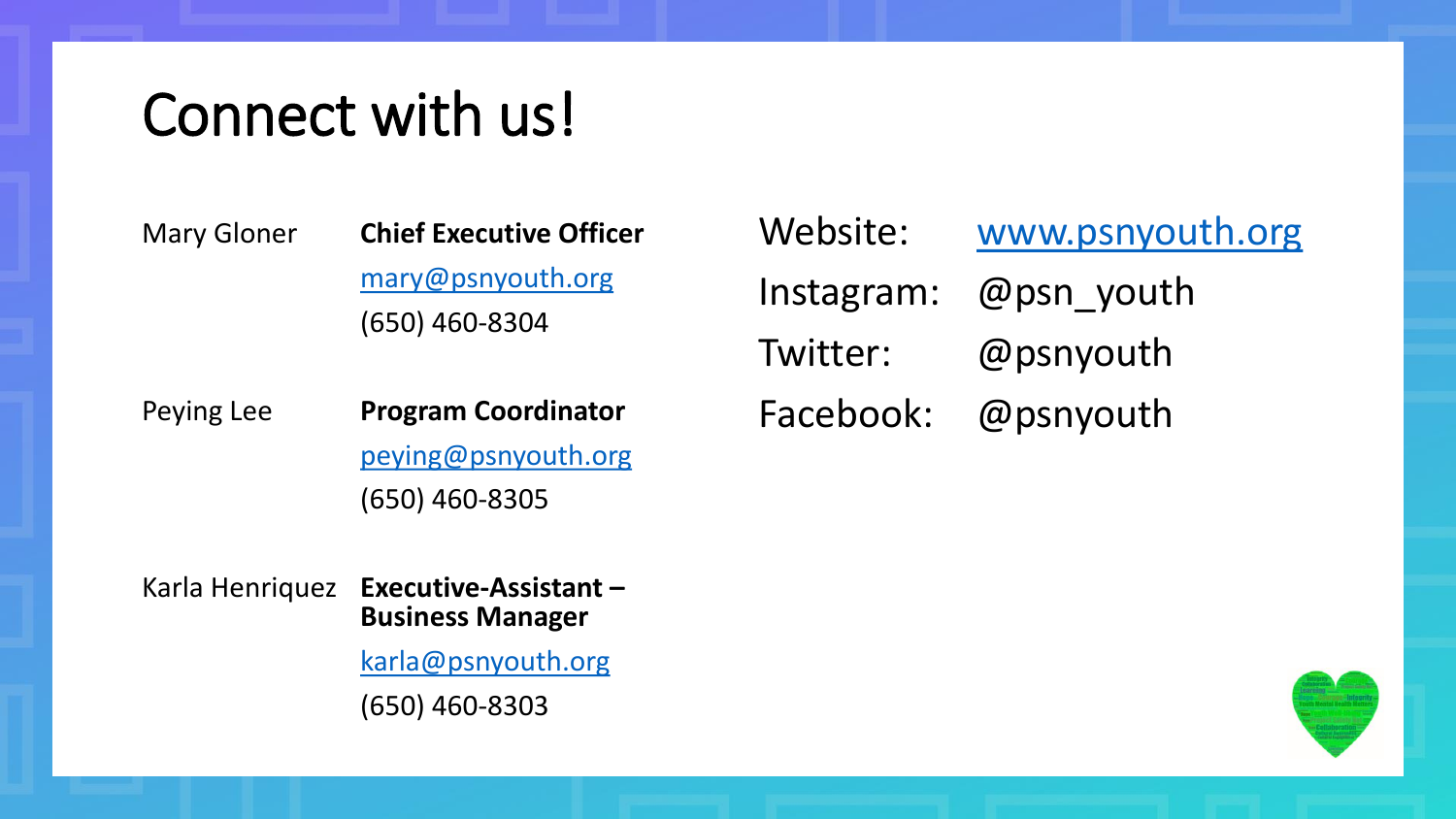### Project Safety Net Vision

Young people are empowered, in partnership with the whole community, to advocate for themselves and their peers. Youth suicide is ended. Stigma is non-existent, and high-quality mental health services are culturally-relevant, accessible, and well-utilized. We envision a community where youth and young adults feel safe, supported, and accepted.